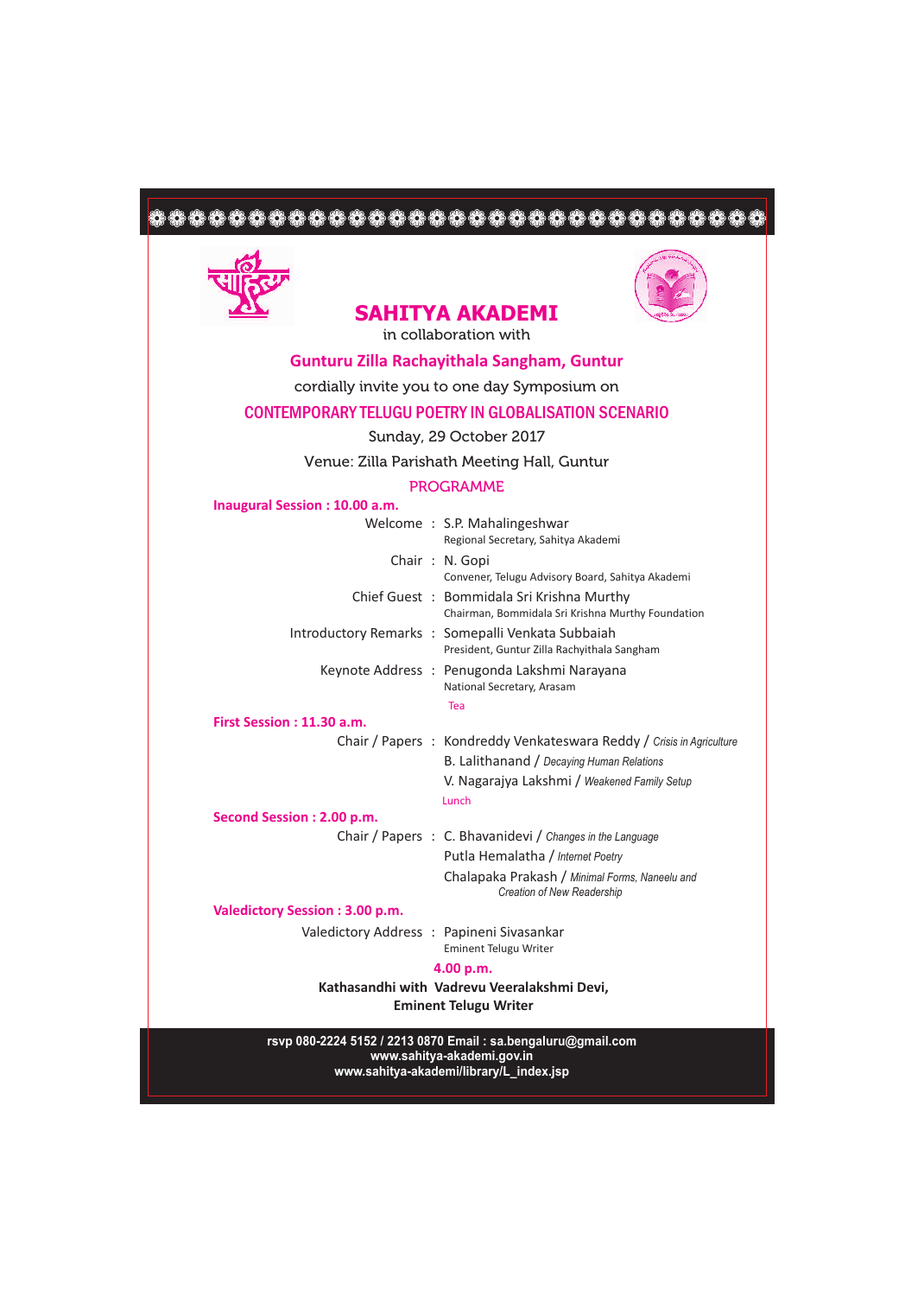# 



## సాహిత్య అకాదెమి



గుంటూరు జిల్లా రచయితల సంఘం సంయుక్త ఆధ్వర్యంలో

### (పపంచీకరణనేపథ్యం – వర్తమాన తెలుగు కవిత్వం

ఒకరోజు సదస్సుకు సాహిత్య[పియులందరికి సాదర ఆహ్వానం అదివారం, 29 అక్టోబర్ 2017 వేదిక: జిల్లా పరిషత్ సమావేశ మందిరం, గుంటూరు

#### కార్యకమం

### $\beta$ రంభ సదస్సు: ఉదయం 10.00 గం.

స్వాగతం: ఎస్.పి. మహాలింగేశ్వర్ (పాంతీయ కార్యదర్శి, సాహిత్య అకాదెమి అధ్యక్షులు : ఎస్. గోపి సంచాలకులు, తెలుగు సలహా మండలి, సాహిత్య అకాదెమి

ముఖ్య అతిథి: బొమ్మిదాల (శీకృష్ణ మూర్తి చైర్మన్, బొమ్మిదాల (శీకృష్ణ మూర్తి ఫౌందేషన్

పరిచయ (పసంగం: సోమేపల్లి వెంకట సుబ్బయ్య అధ్యక్షులు, గుంటూరు జిల్లా రచయితల సంఘం

కీలకోపన్యాసం: పెనుగొండ లక్ష్మీ నారాయణ జాతీయ (పధాన కార్యదర్శి, అభ్యుదయ రచయితల సంఘం

#### శేవీరు

## మొదటి సమావేశం : ఉదయం  $11.30$  గం.

అధ్యక్షులు / ప(తాలు : కొండ్రెడ్డి వెంకటేశ్వర రెడ్డి / వ్యవసాయ సంక్షోభం బి. లలితానంద్ / లుష్తమవుతున్న మానవ సంబంధాలు వి. నాగరాజ్య లక్ష్మి / విచ్చిన్నమవుతున్న కుటుంబ వ్యవస్థ బోజనం

రెండవ సమావేశం : మధ్యాహ్నం 2.00 గం. అధ్యక్షులు / ప(తాలు : సి. భవానీ దేవి / ఖాషారంగంలో మార్పులు

పుట్ల హేమలత / అంతర్జాల కవిత్వం చలపాక (పకాష్ / లఘురూపాలు, నానీలు, కొత్త పాఠకుల సృష్ఠి

సమాపన సమావేశం : మధ్యాహ్నం  $3.00$  గం.

సమాపనోపన్యాసం: పాపినేని శివశంకర్ స్టముఖ తెలుగు రచయిత

సాయంత్రం 4.00 గం.:

కథాసంధ్య – వాడ్రేవు వీరలక్ష్మి దేవి, (పముఖ తెలుగు రచయిత్రి

rsvp 080-2224 5152 / 2213 0870 Email : sa.bengaluru@gmail.com www.sahitya-akademi.gov.in www.sahitya-akademi/library/L\_index.jsp